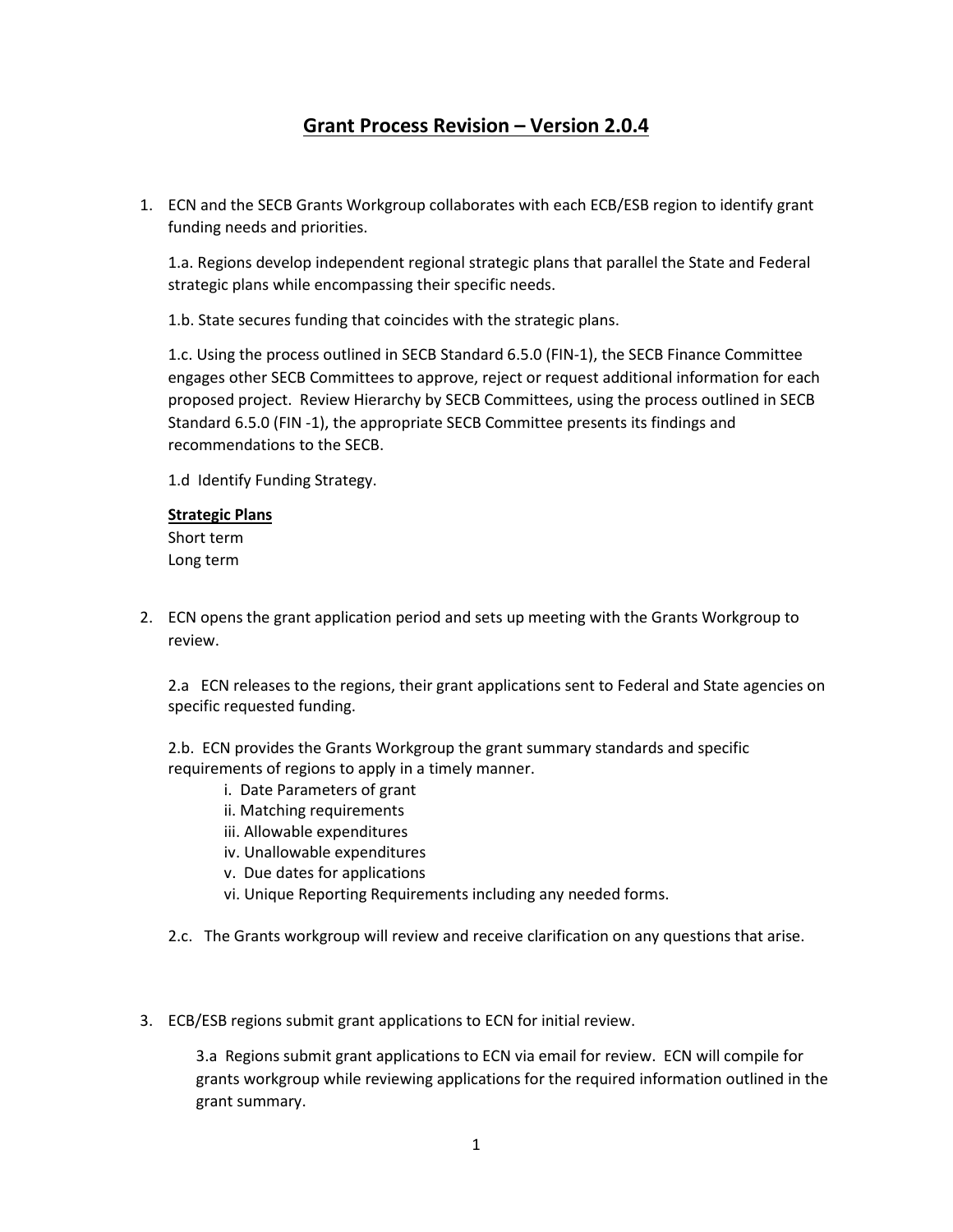3.b If ECN finds applications lacking in such requirements, applications are returned for updates, if time permits.

3.c. The ECN will provide a copy of each application along with a summary listing of applications to the grants workgroup and all will review all grant applications to discuss each region's needs and allow them to explain how they relate to the State and Regional strategic plans.

3.d The grants workgroup will determine if something does not meet the criteria of needs determined in the strategic plans. (the ECN office will have already determined if something in the application does not meet the grant requirement standards.)

- 4. The Grants workgroup AND the ECN present the application projects to the SECB Finance Committee for approval and presents to SECB committees.
- 5. The SECB approves, rejects, or requests additional information for each proposed project.
- 6. Once the project/applications are approved by SECB, ECN assists the ECB/ESB with submitting the required documentation to process the grant application in E-grants.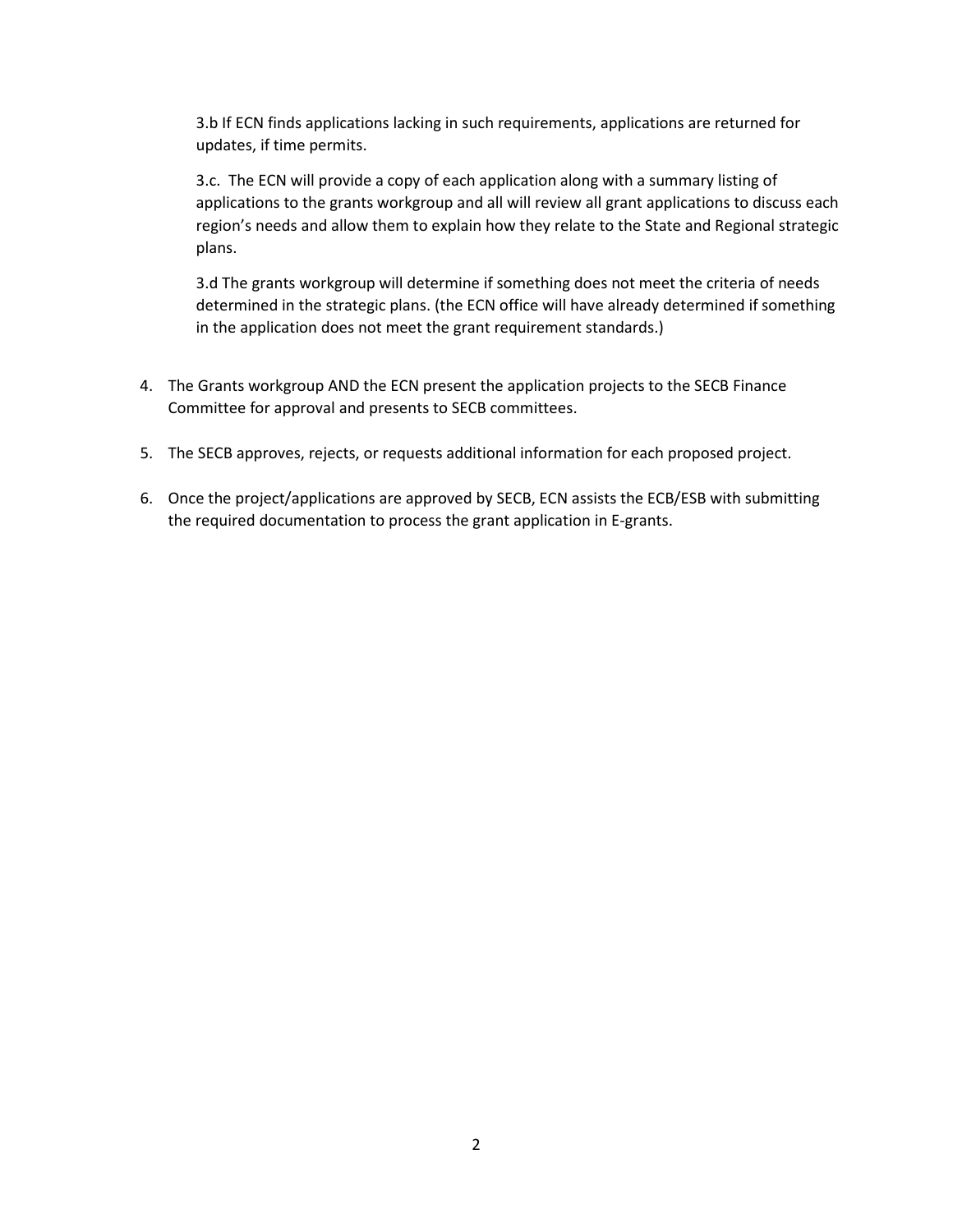# **Allied Radio Matrix for Emergency Response Standards, Protocols, Procedures**

| Document Section 6            | <b>Financial Policies and Procedures</b>                 | <b>Status: Complete</b>          |
|-------------------------------|----------------------------------------------------------|----------------------------------|
| <b>SECB Standard Number</b>   | $FIN-1$                                                  |                                  |
| <b>Legacy Standard Number</b> | 6.5.0                                                    |                                  |
| <b>Standard Title</b>         | <b>Prioritizing Capital and Other</b><br><b>Spending</b> |                                  |
| Date Established              | 05/28/2003                                               | <b>SECB Approval: 01/04/2018</b> |
| Replaces Document Dated       | 07/10/2008                                               |                                  |
| Date Revised/Reviewed         | 12/20/2017                                               |                                  |

# **1. Purpose or Objective**

The purpose of this standard is to establish a policy that will provide criteria and a process for determining how the Statewide Emergency Communications Board (SECB) allocates its funds and certain grants for interoperable communications. This standard will also detail how the Grants Work Group operates underneath the guidance of the SECB.

# **2. Technical Background**

### **Capabilities**

Capabilities are based on the current version of interoperable systems that are being purchased through state funds and grant programs. These include but are not limited to ARMER, Next Generation 9-1-1 (NG9-1-1), IPAWS and the National Public Safety Broadband Network (NPSBN) managed by FirstNet.

### **Constraints**

Subject to the availability of funds, vendor products and services.

### **3. Operational Context**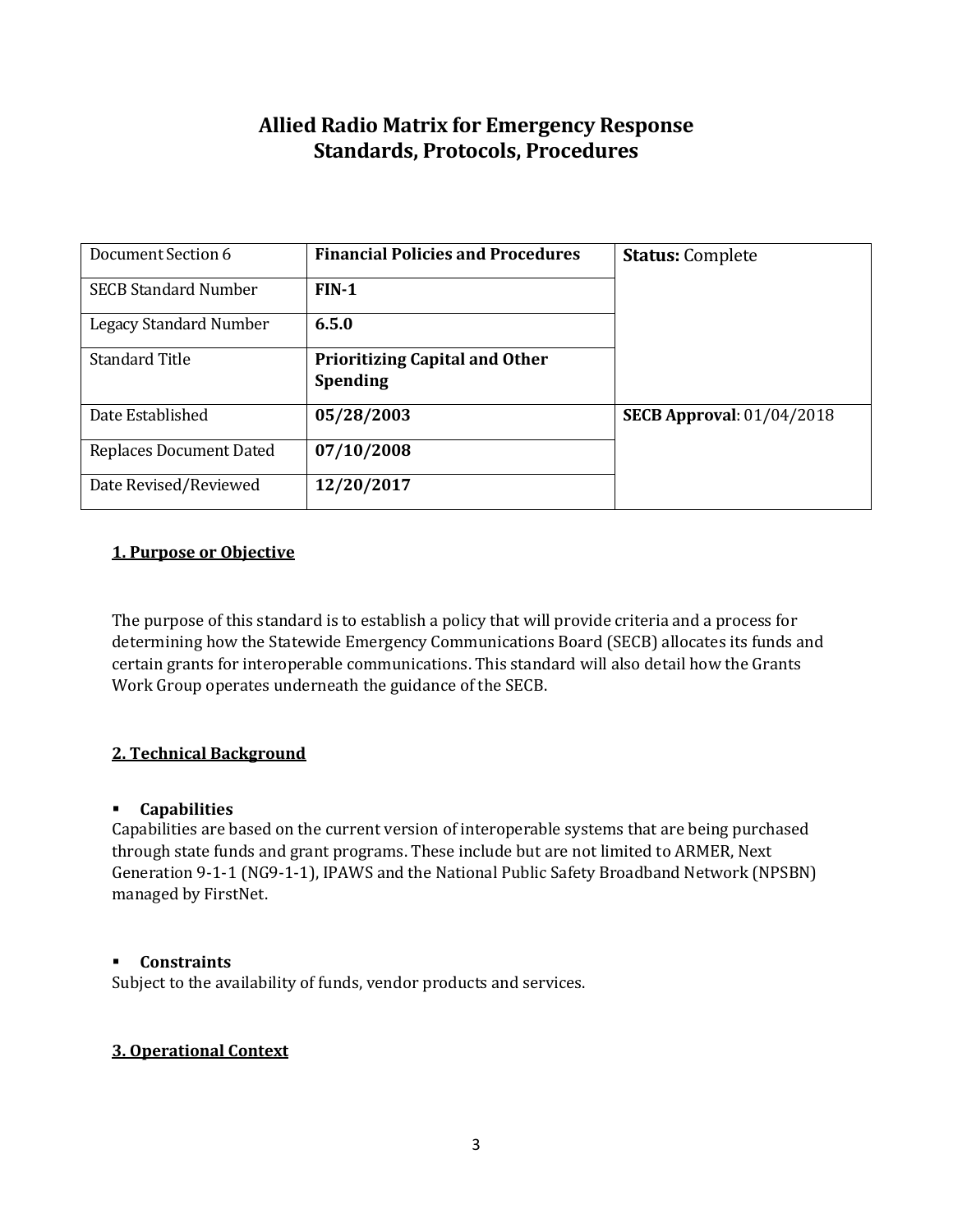The SECB is empowered by statute to set its budget for capital improvements to the various strategic statewide interoperable systems for the public safety community.. Acting as the State Interoperability Executive Committee (SIEC), (MSA 403.36, subd. 1g), the SECB also makes recommendations on the allocation and use of various grant funds. This standard provides a methodology for the SECB Finance Committee along with the other Committees under the SECB, to make recommendations to the SECB in determining priorities and timing for such expenditures. The Grants Work Group works in conjunction with the SECB and Finance Committee to choose which projects to approve and make other grant related decisions. The Grants Work Group is represented by all regions in the State of Minnesota.

# **4. Recommended Protocol and Standard**

The proposal for determining spending is comprised of three main evaluations. The first evaluation, "Project Scope," is a series of questions regarding the effect on the overall system. In this step, a proposed project will receive a pass, fail, or deferred result. The second evaluation determines a priority consistent with the adopted Investment Hierarchy of the Grants Work Group and gives proposed projects a priority rating. The third evaluation is the feasibility of the project to meet funding timelines and vendor capabilities.

All funding requests, whether from SECB allocated funds, grants, or other sources of funding the SECB has been asked to provide recommendations for shall be reviewed by the proper committee working underneath the SECB. The Committee Chairs shall determine the order of review. The committees will complete evaluations 1-3 on all projects.

The last committee to review the funding proposals and the other committee recommendations shall be charged with reporting the item to the SECB. Disagreements between the committees will be discussed by the committee Chairs and, if necessary, brought back through the process until a final consensus can be reached. If no consensus can be reached, the matter will be referred to the SECB for a final determination on the allocation of funds.

It should be understood that this procedure is a guide for allocating funding that is made available to the SECB for distribution to various units of government or eligible entities. Recommendations will be made with the emphasis that the funds made available to the SECB for allocation are dispersed in a manner that ensures the best possible use of funds to promote strategic interoperable communication initiatives intended to promote the improvement of public safety in the State of Minnesota.

# **5. Recommended Procedure**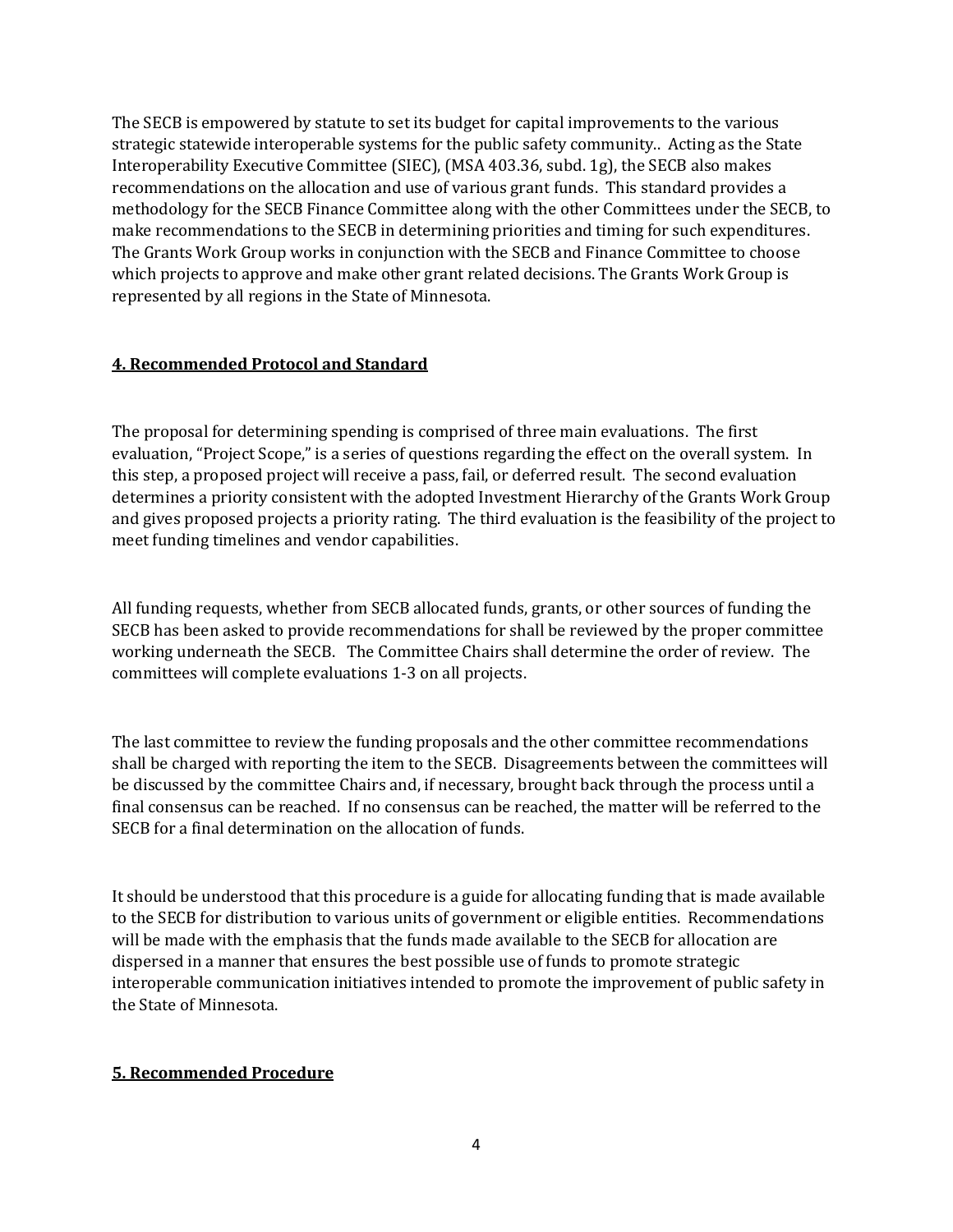## **Evaluation #1 - Project Scope**

In this first evaluation, a proposed project must receive a yes answer to at least one of the following questions. If no "yes" is received, the project will still be forwarded to the proper committee and listed as "Deferred". This committee may consider the project if it is anticipated that the project will receive at least one yes answer within the time constraints of the available funding or provide a reason to the Finance Committee as to why they think a project should have received a "yes" response.

## Questions:

- Does the project support the current SECB strategic initiatives?
- Does the project add needed capacity to the ARMER system?
- Does the project add needed coverage to the ARMER system?
- Is the project a required system change (as required by the legislature or a vendor)?
- Does the project improve identified system degradation?
- Does the project provide improved system reliability?
- Does the project have an approved 9-1-1 or ARMER plan?
- Is the project an approved sub-system plan?
- Does the project provide needed interoperability?
- Has the project received a committee request?
- Does the project meet the funding criteria for the source of funds?

# **Evaluation #2 – Investment Hierarchy**

For those instances in which the legislature has directed funding for a specific purpose, has imposed explicit restrictions, or the Commissioners of the Department of Public Safety (DPS) or Minnesota Department of Transportation (MnDOT) have direct spending authority, this Hierarchy will not apply. It is given that all investment decisions must be consistent with legislative direction.

In those cases where the SECB has explicit decision-making authority or broad discretion in establishing spending priorities, this Hierarchy should be used to provide direction and aid in decision making.

The Investment Hierarchy will change each grant period to better fit with the needs of the regional entities requesting the funds. It has been agreed upon by the Grants Work Group working underneath the SECB that training and exercises shall remain a high priority in order to strengthen knowledge and competence across all regions within the State of Minnesota.